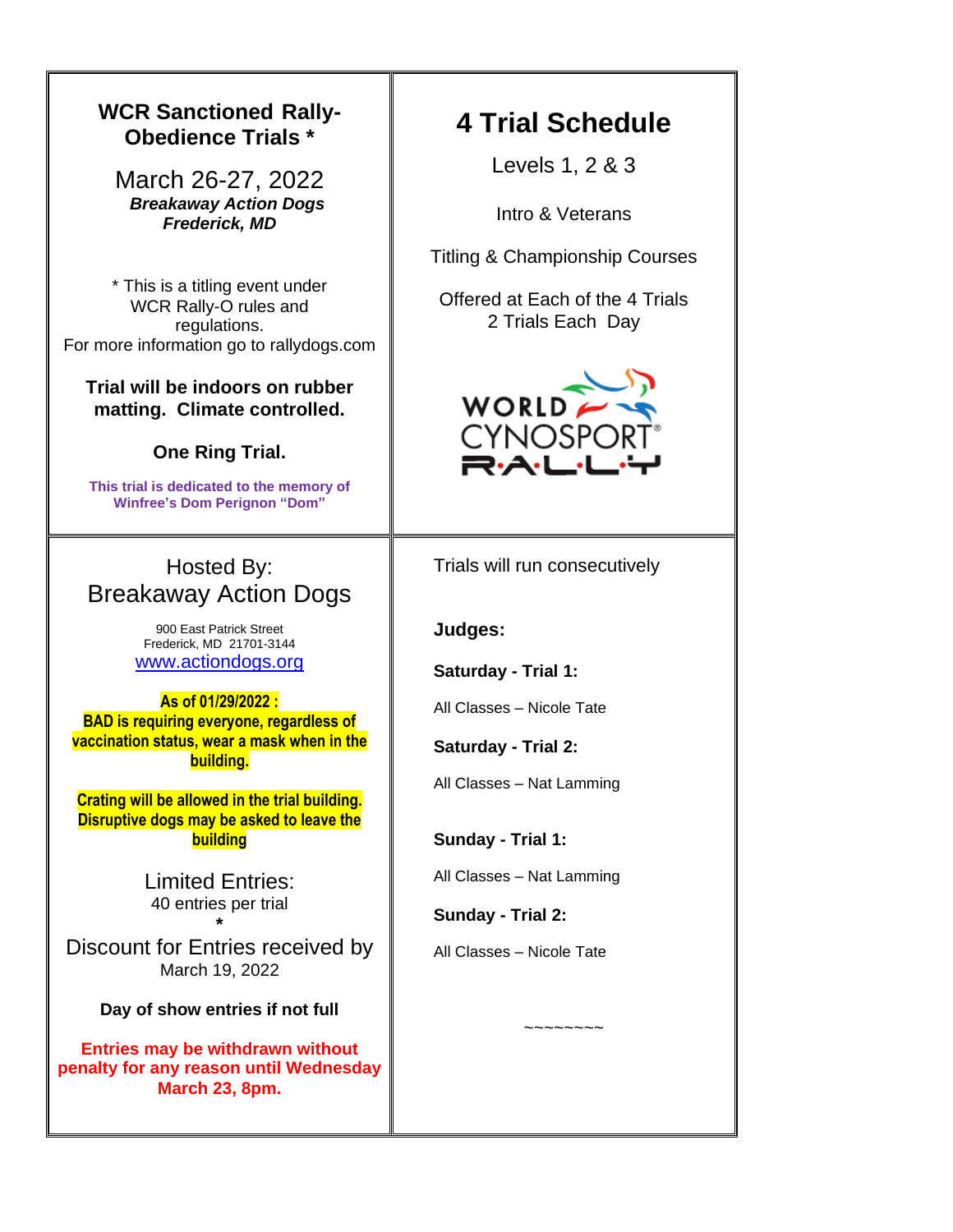## **Organizing Committee**

| Chairperson            | Carol Guth                                           |
|------------------------|------------------------------------------------------|
| <b>Secretary</b>       | Laura Miller                                         |
| <b>Trial Committee</b> | Liza Lundell, Pat Bradley,<br>Ruth Sweet, Anne Laney |

**Contact Information**

**Chairperson:** Carol Guth Email: sheltytaxi@aol.com

Secretary: Laura Miller **Email:** bookids@mindspring.com Address for Entries:

> Breakaway Action Dogs Rally c/o Laura Miller 12828 Slater Rd Lovettsville, VA 20180

## **Entries and Closing Date**

Entries must be received by March 19, 2022 at 6:00 PM for discount. Entries will be accepted after this date if trial limits are not reached, but a \$3/class surcharge must be included with the entry to be accepted. Entries submitted via Federal Express or Express Mail will be accepted only if the signature waiver is signed. No telephone, e-mail, or fax entries will be accepted.

#### **Confirmations will be sent by e-mail approximately 3 days before the trials. Entry forms MUST include an e-mail address to receive a confirmation.**

Cancellations received after March 19, 2022 will not be eligible for a refund of fees

Move-ups are permitted for Trial 1 until Friday March 2 at 5:00 pm. Move-ups for Sunday AM must be submitted (by e-mail or in writing) by 5pm on Saturday or 30 minutes following the conclusion of Trial 2 - whichever is later. Move-ups for the second trial each day will be accepted until course walk-throughs begin for these trials.

#### **Weather**

This trial will be held indoors on agility matting. In the event of inclement weather – watch your email!

### **Check-In**

Walk-throughs will begin at **8:00 AM** for Intro, or as soon there after as a judge deems acceptable, Veterans, Level 1, Level 2 and Level 3 will follow. **Trials will run consecutively**. Be sure to check in prior to each class.

### **Awards**

Qualifying ribbons will be awarded to each dog/owner team that achieves a score of 170 or better. Placement ribbons will be awarded to the top 5 high scoring teams in each class.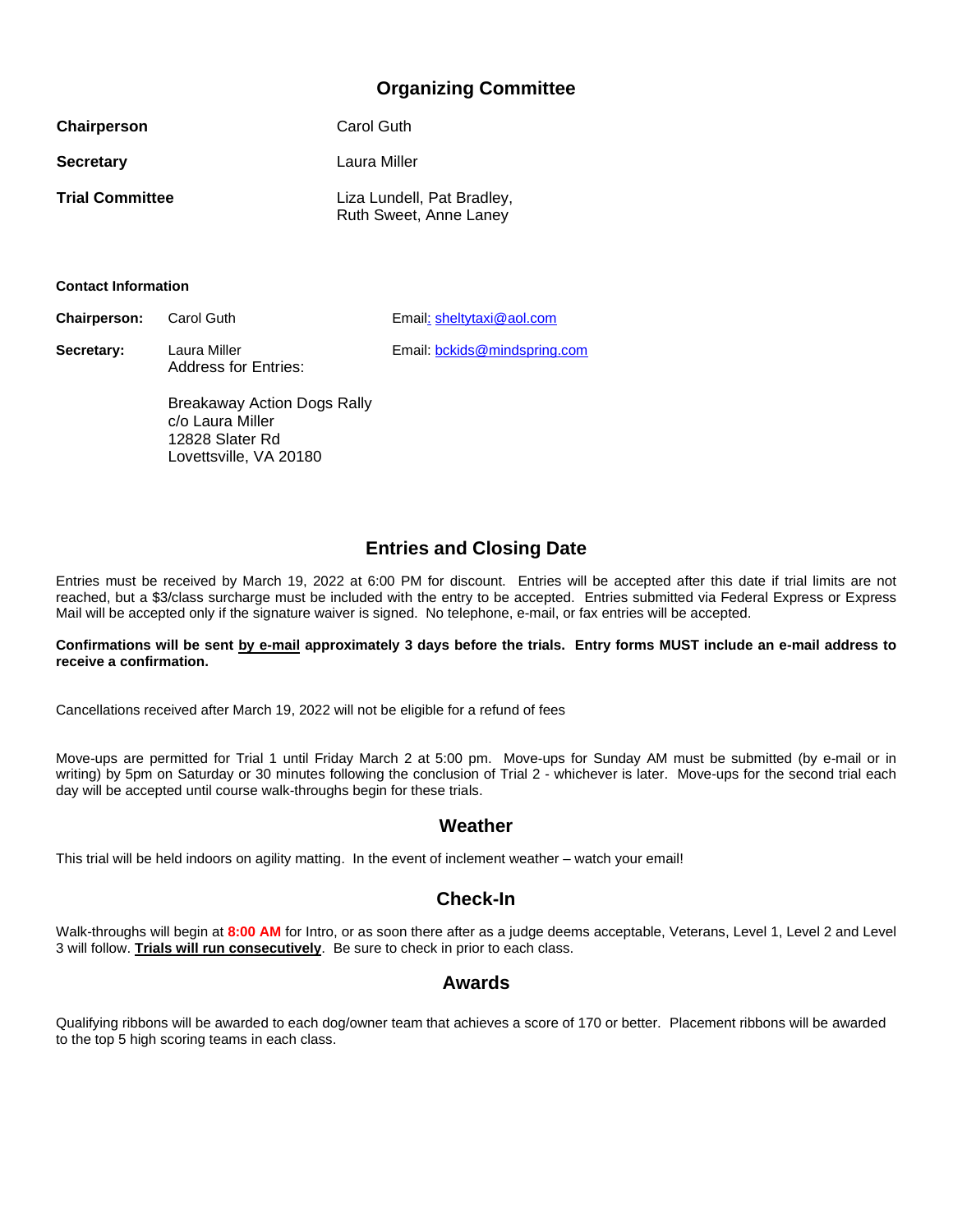**THIS TRIAL IS DEDICATED TO**

## **Hotel/Motel/RV Information**

**Comfort Inn**, 7300 Executive Way, Frederick, MD 21704 (301) 668-7272

**Quality Inn**, 999 West Patrick Street, Frederick, MD 21701 (301) 662-5141

**Hampton Inn,** 5311 Buckeystown Pike, Frederick MD 21704 (301) 698-2500

**Travelodge**, 200 Walser Dr, Frederick MD 21704 (301) 663-0500

## **Don't Wait to Make Your Reservations!**

Please have your canine companions on their best behavior, so these hotels will want our business again. We recommend dogs be crated in your rooms when you are not there. And, as always, pick-up after your dog!

**Directions to Trial Site see below or: www.actiondogs.org/directions.htm**

**Address: 900 East Patrick Street Frederick MD 21701 (S&S Tire) Turn in and go back to the last building on the left.**

**From the south**: Take I270 North to Exit 32, I70 eastbound. From I70, take exit 55, SOUTH ST. At the end of the ramp turn right onto E. South Street toward Frederick Fairgrounds. At the very next intersection, turn right and proceed to traffic light. Turn left at light onto E. PATRICK ST. Follow to small industrial park (S & S Tire) on your left, just past McDonalds. Turn left into the industrial park and continue to the last building on the left.

**From the east**: Take I70 WEST to Exit 56. Continue on BOWMANS FARM RD. Continue on E. PATRICK ST. to small industrial park just past McDonalds on your left.

**From the west**: Take I70 East toward Frederick to exit 55, SOUTH ST. Follow directions above, "from the south".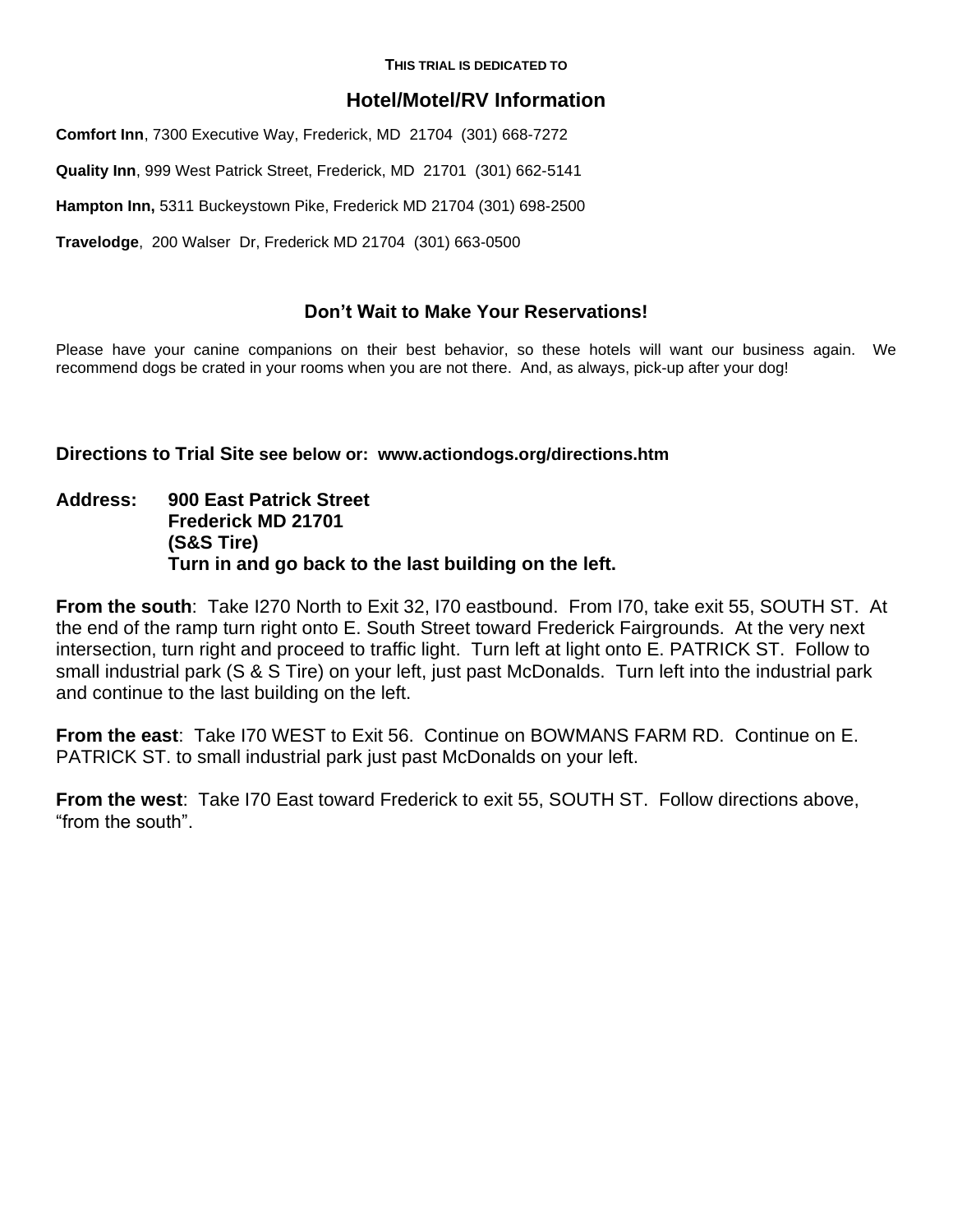#### **A and B Classes**

"A" classes are for dogs that have NOT earned the base level title for that level (i.e., RL1, RL2, RL3, RLV). "B" classes are for dogs that have completed that base level title for that level.

#### **Intro Class**

Intro class is open to dogs 6 months or older, but dogs who have earned the RL1 or higher are not eligible for placement awards, if offered, in this class. There is no separation of Intro class into A and B classes. An Intro course has 10 exercise signs, including the bonus. Please see the Official Rules & Regulations for more details on Intro class.

#### **Veteran Class**

Veteran class is open to all dogs over the age of 8; dogs 50 lbs and less than 90 lbs may enter Veteran at age 7 years, and dogs 90 lbs or more may enter at age 6 years. A Veteran course will consist of 12-13 exercise signs from any level, including a Bonus exercise from the Level 3 Bonus Exercises. Please see the Official Rules & Regulations for more details.

#### **Bonus Exercise**

A Bonus is an exercise through which additional points may be earned. A bonus exercise is offered on all courses in the regular classes, and it shall be clearly marked with a "Bonus" placard. The bonus exercise shall be in course sequence, at judge's discretion, and shall be performed in the normal flow of the timed course at handler's option.

The following rules shall apply for all bonus exercises, whether the bonus exercise has one or two signs: If the bonus exercise is attempted, 10 bonus points are awarded, with point deductions assessed for incorrect performance of the exercise; point deductions on the bonus shall not exceed 10 points. The bonus exercise may be retried one time, for a maximum possible bonus of 6 points. If the bonus exercise results in a change of direction, the handler shall perform an additional basic turn as needed following the bonus in order to continue to the next station. If the team opts to bypass the bonus, the team shall heel by the bonus station to the next station; there is no penalty for bypassing the bonus.

Please see the Official Rules & Regulations for details on the bonus exercise, including the list of exercises from which the bonus is selected for each class.

#### **Jump Heights**

Dogs are not required to be measured the day of the trial or prior to judging. However, judges have the option to measure any dog prior to his/her performance if the dog appears to be entered in a group lower than might be indicated by his/her registered shoulder height. Jump heights may also be modified or the jump exercise excused entirely based on physical challenges (e.g. age, disability such as blindness, or use of a mobility device) that a particular dog may face.

The following table shows the recommended and minimum allowable jump heights based upon the dog's height at the withers. The selected jump height shall be indicated on the Entry Form. The "minimum allowable jump height" for each height category is the minimum height permitted without a Request for Modification being made. A handler may select a higher height at their sole discretion but must have designated the height on the entry form.

| <b>Height at Withers</b> | Minimum Allowable Jump Height | <b>Recommended Jump Height</b> |
|--------------------------|-------------------------------|--------------------------------|
| 12" or less              |                               |                                |
| 16" or less              |                               | о"                             |
| 20" or less              |                               | 1 $\gamma$ "                   |
| Over 20"                 | 17"                           | 16''                           |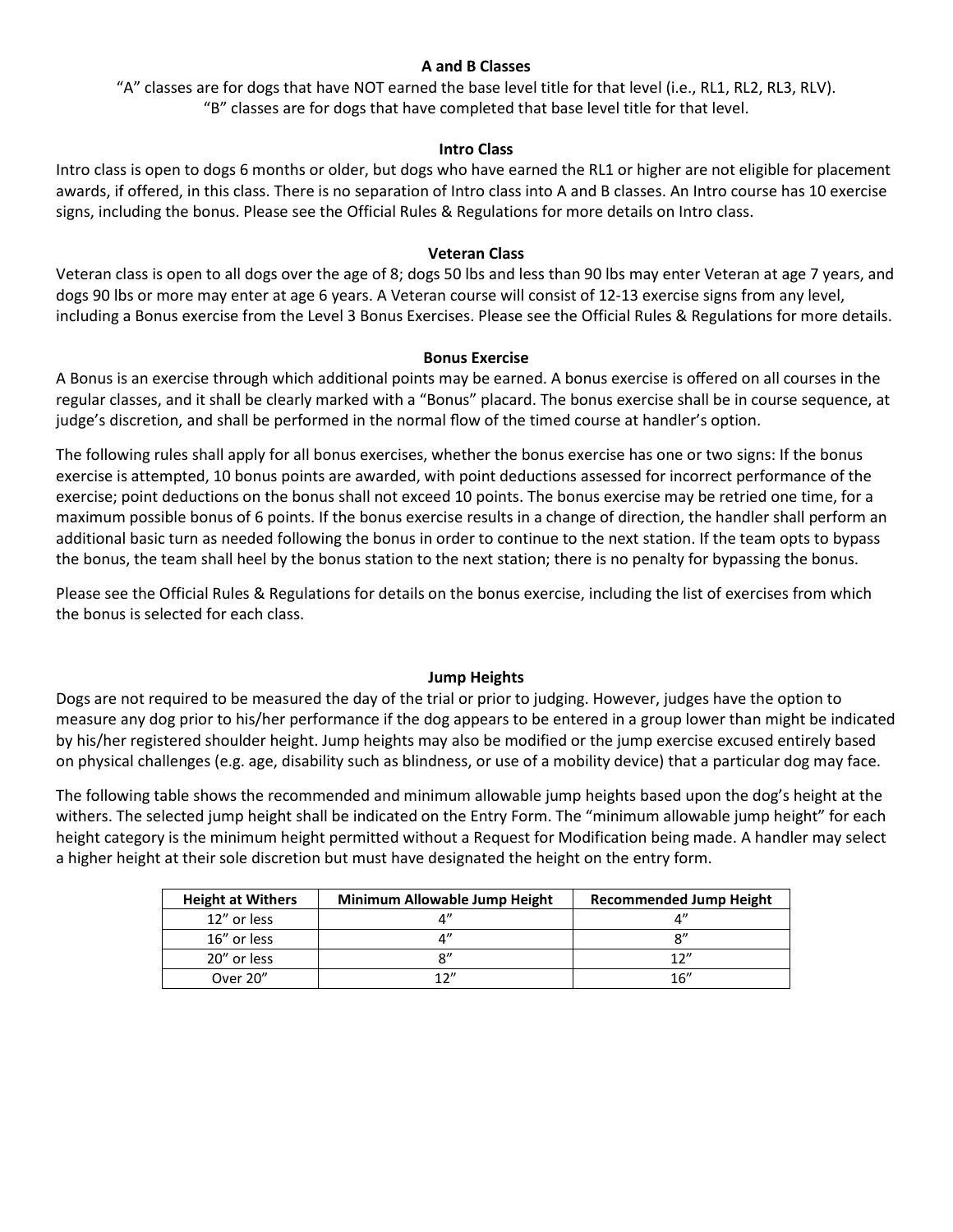# **Notice to Competitors**

Competitors, through submission of entry, acknowledge that they are knowledgeable of WCR Rally Obedience rules and regulations including but not limited to the following rules regarding entry:

- This trial is open to all dogs being at least six months of age, including purebred and non-purebred, except bitches in season or dogs with disabilities, injuries or illnesses which may cause the dog pain or great discomfort, or dogs exhibiting signs of aggression that threaten the safety of other dogs or humans.
- All dogs must be registered with WCR Rally to compete. Registration information can be obtained directly from WCRL at rallydogs.com
- Dogs must be shown by a member of the owner's immediate family: mother, father, spouse, life partner, sibling, child, grandparent, or grandchild.
- Safety shall always be of foremost consideration in actions and conduct by handlers at all times. Handlers, through entry at this event, accept full responsibility for themselves and the actions of their dogs.
- The organizing committee may refuse any entry for any reason.

In addition,

- THERE SHALL BE NO REFUND for entries withdrawn after the closing date or in the event a dog and/or handler are dismissed from competition, regardless of reason for such dismissal.
- Returned checks do not constitute a valid entry. There will be a \$26.00 service charge for returned checks. Payment of entry fees and service charges shall be made in cash or money order within 30 days of postmark of notice of returned check where notification is received after event date. Any fees not received within 30 days of notice result in cancellation of event results for all classes for the registration number(s) of delinquent entry/entries. No reinstatement of results is possible, and all awards must be returned within 10 days of notification, or the dog's registration may be suspended pending restitution. Any unpaid fees or shortfalls must be paid prior to the start of the event or entry is canceled without recourse by owner/handler.
- No entry fees will be refunded if the trial cannot open or be completed by reason of riots, civil disturbances, fire, Act of God, public emergency, act of a public enemy, strike or any other cause beyond the control of the organizers.
- All dogs shall be shown in a flat buckle or snap collar, plain harness, or properly fitted martingale (limited slip) collar. No choke collars, prong collars, shock collars, no-pull harnesses, martingale leads, or head collars are allowed.
- All competitors through entry at this event waive any and all rights relative to video broadcast of this event. Competitors shall have the right to videotape portions of this event for their personal use only. No portion of this event may be videotaped for commercial or other purposes. All video, broadcast, and telecast rights for this event are the exclusive property of the WCR or the trial host(s).
- Owners with disabilities are encouraged to compete. Any necessary modifications to the exercises must be provided by the handler to the judge and approved by the judge.
- Upon successful completion of an exercise, the owner may choose to briefly pet or touch the dog as a reward. The owner may also choose to give the dog food as a reward. Food may NOT be used as a lure to help the dog complete an exercise. Food rewards must be contained in pockets and only be present in the owner's hand in between exercises. Any petting, touching, or feeding that significantly interrupts the flow of performance shall be scored accordingly.
- Dogs must remain under control at all times whether on or off leash while on show grounds. Day kenneling only is permitted, unless otherwise posted at the show site. Crates may be left overnight at your own risk.
- ◆ Please pick up after your dog and yourself.
- This event will be held indoors on agility matting. There will be some crating in an adjacent building

WCR's official Rally-O Rules and Regulations are hereby incorporated by reference, a copy of which may be obtained by going to www.rallydogs.com